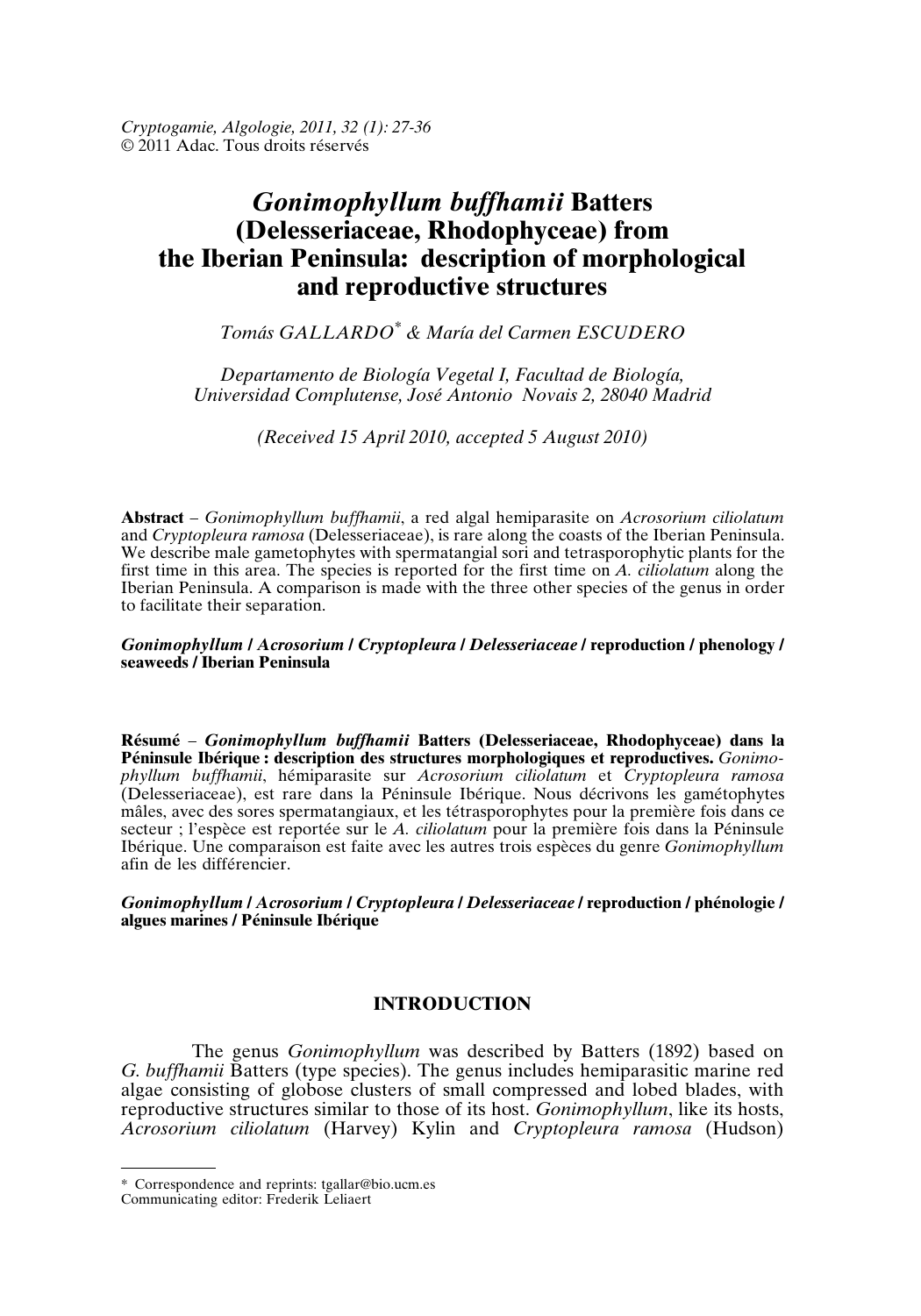L. Newton, belongs to the tribe Cryptopleureae of the family Delesseriaceae (Wynne, 2001). It is an adelphoparasite (Feldmann & Feldmann, 1958; Goff, 1982) by being taxonomically very closely related to its host, and having similar reproductive structures and secondary pit connections. The parasitism does not seem to have severe injurious effects on the host, whose cells are not destroyed. Hyperparasitism, a condition in which a parasite also becomes parasitized, occurs in the family Delesseriaceae (Zuccarello *et al.,* 2004), with *G. buffhamii* becoming parasitzed by *Harveyella mirabilis* (Reinsch) F. Schmitz *et* Reinke.

Four species are currently assigned to the genus: *Gonimophyllum africanum* M.T. Martin *et* M.A. Pocock, *G. buffhamii*, *G. insulare* Wagner and *G. skottsbergii* Setchell. A fifth species, *G. australe* Skottsberg, was transferred by Kylin (1924) to a segregate genus *Gonimocolax* (Guiry & Guiry, 2010). *Gonimophyllum africanum,* which was described from the South African coast (Martin & Pocock, 1953; Stegenga *et al.,* 1997), has also been reported from Uruguay (Coll & Oliveira, 1999) and from Brazil (Villaça *et al.*, 2008). *Gonimophyllum buffhamii,* described from the coast of Kent in England, is relatively abundant in the South of England and Ireland (Maggs & Hommersand, 1993; Hardy & Guiry, 2003); it has also been reported from the French coast of the English Channel (Dizerbo & Herpe, 2007) and on the northwestern Iberian Peninsula (Escudero *et al.,* 2009). *Gonimophyllum insulare* was described from plants collected on Half Moon Bay, New Zealand (Wagner, 1954) and has also been reported from Argentina (Mendoza, 1970). *Gonimophyllum skottsbergii* with a type locality of San Francisco, California (Setchell, 1923), is restricted to the northern coasts of Pacific North America, from British Columbia (Scagel *et al.,* 1989) to central California (Abbott & Hollenberg, 1976).

The first report of *Gonimophyllum buffhamii* in the Iberian Peninsula was made for Ría of Pontevedra (Miranda, 1934); the plants were cystocarpic and were growing on *Cryptopleura ramosa*. The species has been reported for the western coasts of Galicia (Granja *et al.,* 1992; Bárbara & Cremades, 1996; Veiga *et al.,* 1998a, b; Bárbara *et al.,* 2005), always growing on *C. ramosa*, at sites of Coruña or Pontevedra provinces*.* Recently, it was reported for Asturias province (Escudero *et al.,* 2009).

Along the Iberian Peninsula, *G. buffhamii* was until now only found as sterile or cystocarpic plants. In this study we provide accurate descriptions of vegetative and reproductive features (including male and tetrasporophytic plants).

#### **MATERIAL AND METHODS**

The studied individuals of *Gonimophyllum buffhamii* have been located on samples of *Cryptopleura ramosa* and *Acrosorium ciliolatum* collected in lower littoral and infralittoral habitats by the authors as well as on material preserved in Iberian herbaria: BCN-Phyc, BIO-Algae, HGI-Algues, IEL-Algae, MA-Algae, MACB, MGC-Phyc and Po-Algae, SANT-Algae (Holmgren & Holmgren, 1998). The collected samples were preserved in 5% formalin/sea water. Herbarium material was rehydrated in soapy water. Photographs were made with a Nikon Coolpix 8400 camera connected either to a Nikon Labophot-2 light microscope or to a Nikon SM2-2T stereomicroscope. A total of 420 samples of *C. ramosa* and *A. ciliolatum* from the coasts of the Iberian Peninsula and the Balearic Islands were studied. Representative specimens of *Gonimophyllum buffhamii* have been observed in the material listed below: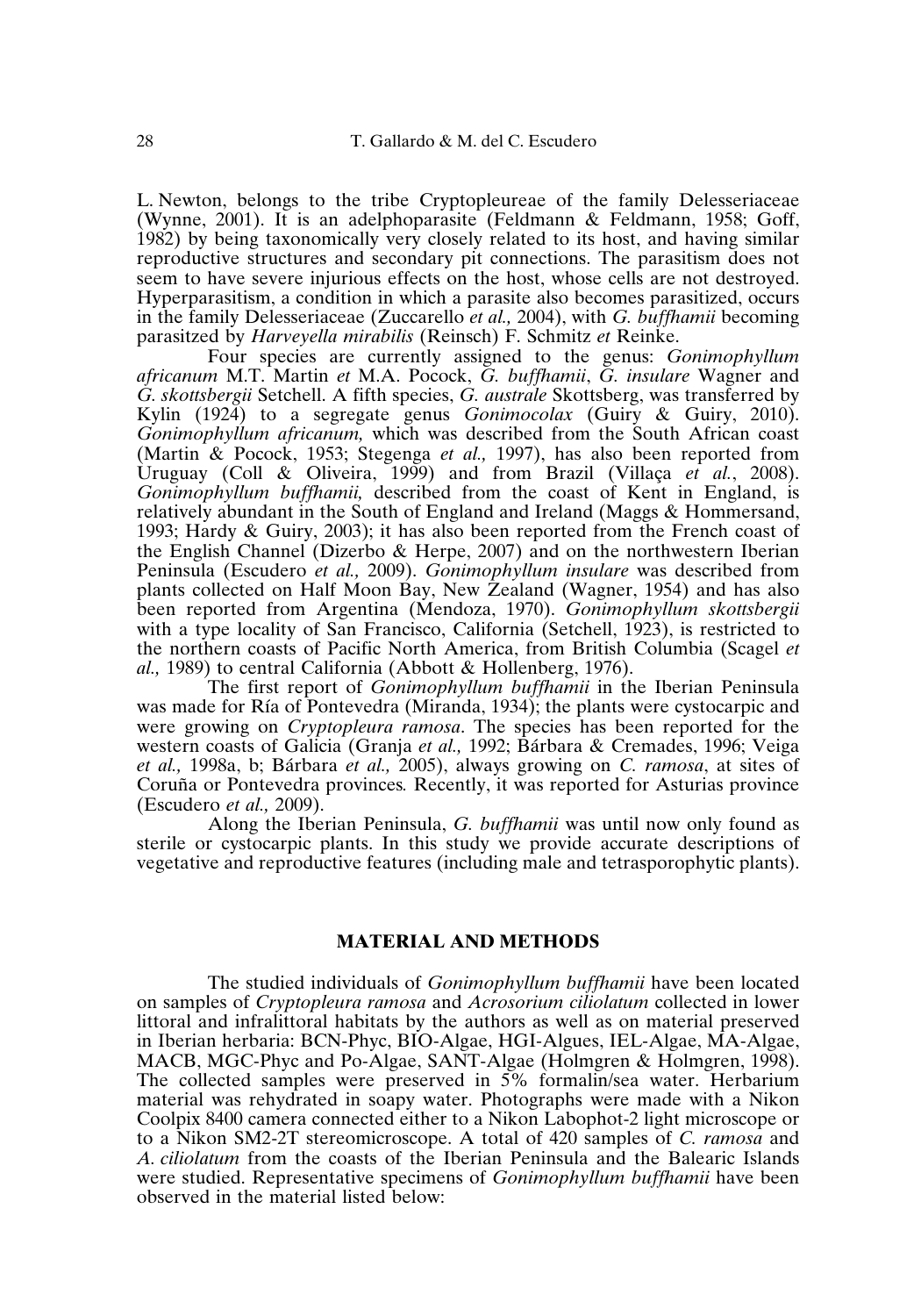- **Asturias: 29TPJ52:** Ría del Eo, 3-August-1979, *M. J. Fernández Pérez*, MACB 5501; [epiphyte on *Cryptopleura ramosa,* with cystocarps].
- **La Coruña: 29TMH85:** Cabo Cee, Corcubión, Ría de Corcubión, infralittoral (-6 m), epiphyte on *Cryptopleura ramosa*, 25-June-1999, *C. López Varela*, SANT-Algae 11700 [with cistocarps]. **29TMH87:** Cabo Vilano, Camariñas, infralittoral (-3 m), epiphyte on *Cryptopleura ramosa*, 17-June-1999, *C. López Varela*, SANT-Algae 11268 [with cistocarps]. **29TMH98:** Punta Morelo, Laxe, infralittoral (-7 m), epiphyte on *Cryptopleura ramosa*, 17-June-1999, *C. López Varela*, SANT-Algae 11108 [with tetrasporangia]. **29TNH09:** Os Cortellos, Cabo Roncudo, Ponteceso, infralittoral (-5 m), epiphyte on *Cryptopleura ramosa*, 17-June-1999, *A. J. Veiga Villar*, SANT-Algae 11696; [with spermatangia]. **29TNH19:** A Redonda, Malpica, infralittoral (-6 m), epiphyte on *Acrosorium venulossum*, 31-August-1998, *C. López Varela*, SANT-Algae 10873 [with spermatangia]. **29TNJ40:** Bahía de La Coruña (Las Animas), epiphyte on *Cryptopleura ramosa*, 15-November-1989, *I. Bárbara*, SANT-Algae 2954 [with spermatangia]. **29TNJ50:** Punta San Emede, Lorbé, Oleiros, Ría de Ares y Betanzos, infralittoral (-7 m), 01-September-1998, *C. López Varela*, SANT-Algae 10763; [epiphyte on *Cryptopleura ramosa,* with tetrasporangia]. **29TNJ51:** Punta San Martín, Ría de Ferrol, epiphyte on *Cryptopleura ramosa*, 20-January-1988, J*. Cremades & I. Bárbara*, SANT-Algae 1116; [with cistocarps]. **29TNJ60:** As Mirandas, Ares, Ría de Ares y Betanzos, infralittoral (-2 m), epiphyte on *Cryptopleura ramosa*, 19-August-1998, *C. López Varela*, SANT-Algae 10925 [with spermatangia]
- **Pontevedra: 29TNG03:** Santa Tegra, A Guarda, epiphyte on *Acrosorium venulosum*, 10-April-1997, *J. Cremades & I. Bárbara*, SANT-Algae 9252 [with tetrasporangia]. **29TNG09:** Punta Canelas, San Vicente do Mar, O Grove, infralittoral (-17 m), epiphyte on *Cryptopleura ramosa,* 27-September-1997, *J. Cremades & A. J. Veiga*, SANT-Algae 9269 [with tetrasporangia]. **29TNG29:** Marín, Ría de Pontevedra, infralittoral (-7 m), epiphyte on *Cryptopleura ramosa*, 29-April-1933, *F. Miranda*, SANT-Algae 1115 [with cistocarps].

#### **RESULTS**

*Gonimophyllum buffhamii* was detected on the surface of the hosts forming small rosettes, which are easily observable using a magnifying glass, because of the darker pigmentation of the hemiparasite (Figs 1-2). There are usually one to three individuals of *G. buffhamii* on the host. The thalli are partly endophytic, consisting of filaments of ovoid cells that penetrate between the host cells and form secondary pit connections with them. The thallus emerges from a small stipe on which numerous pluriestromatic, rounded or lobed blades are radially developed, giving the appearance of a rosette. Plants are almost spherical, 1-4 mm in diameter; the stipe is about 2 mm in diameter and the mature blades reach 3 mm in length by 2 mm in width. The blades have a thickness that varies from a sole cell in the edges of the lamina to 6-9 cells in the middle zone, where thickness is (24) 30-100 (120) µm (Fig. 5). In surface view, the cells are apparently disordered, with circular to oval shape, (4) 6-22 (28)  $\mu$ m long and (4) 5-20 (28)  $\mu$ m wide, smaller than the cells of the host. In cross section, the cells of the middle zone are (10) 14.7-30 (40) µm long and (10) 15-37.4 (44) µm wide.

*Gonimophyllum buffhamii* is a dioecious species; female gametophyte presents numerous procarps and somewhat prominent spherical cystocarps that are apparent on the lamina by their darker pigmentation. Cystocarps are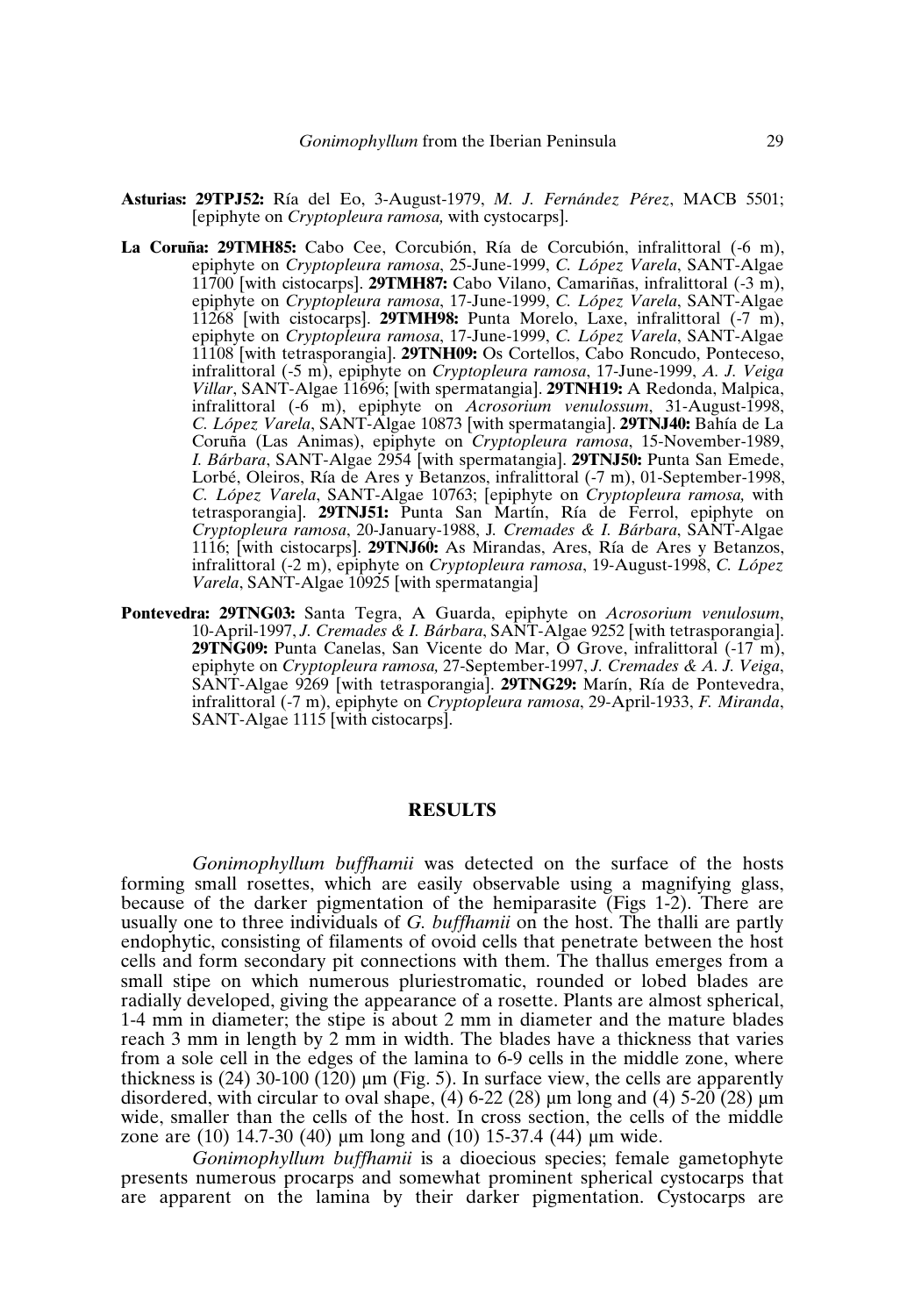

Figs 1-11. Morphological features of Gonimophyllum buffhamii. 1. Thallus cushion. 2. Detail of the parasite. 3. Tetrasporangial sori in surface view. 4. Cross section of tetrasporangial sorus. 5. Cross section of the pluristromatic blade. 6. Spermatangial sorus in surface view. 7. Detail of spermatangial sorus. 8. Cross section of the spermatangial sorus. 9. Plant with cystocarps. 10. Details of carpospores. 11. Cross section through a cystocarp. Scale bars: Figs 1,  $2 = 1$  mm; Figs 3, 5, 10 = 10 µm; Figs. 4, 7, 8 = 20 µm; Figs 6, 9, 11 = 100 µm.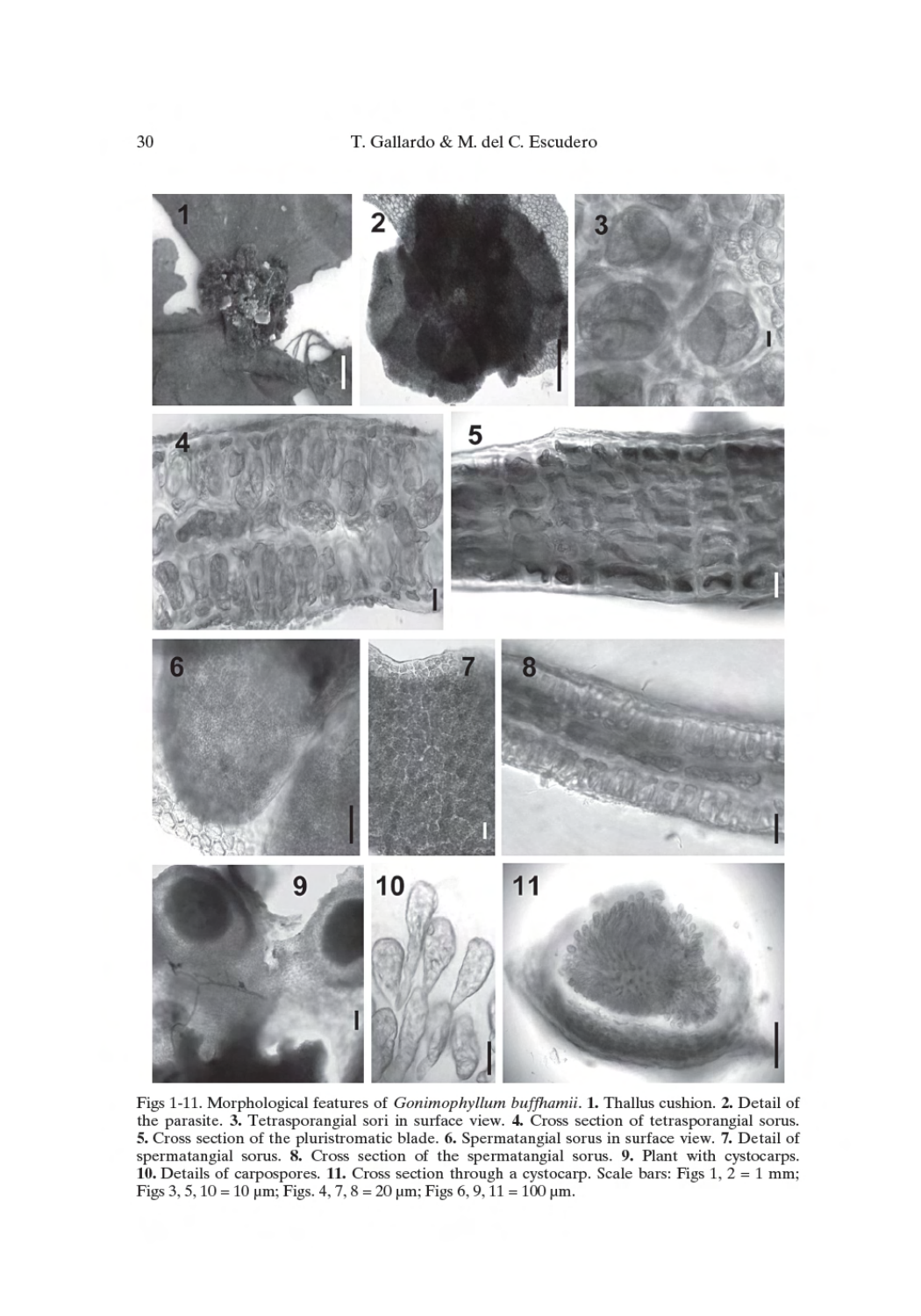

Fig. 12. Presence of *Gonimophyllum buffhamii* in the Iberian coasts throughout the year, from January (1) to December (12). Number of sterile specimens, male and female gametophytes, and tetrasporophytes are indicated. Total number of samples of Cryptopleura ramosa and Acrosorium ciliolatum = 420.

scattered, 1-6 on each lamina, located in the lower surface (Fig. 9). Cystocarps are urceolate, with a small ostiole; their size, in cross section, is 450-550 µm long and 500-600 µm wide (Fig. 11). Carpospores are numerous, ellipsoidal or pearshaped,  $(16)$  18-28  $(40)$  µm long (Fig. 10). Cystocarps were found in January, April, May, June and August (SANT-Algae 1115, 1116, 10974, 11118, 11268, 11700, 11751, 15698 and 15699; MACB 5501). Male gametophytes have spermatangial sori,  $300-500 \times 450-800$  µm, covering most of the surface, leaving an external band of 4-6 sterile cell rows (Figs 6-7). Sori occur in both faces of the lamina and are 75-100 µm thick as viewed in cross section (Fig. 8); they consist of a monostromatic layer of mother cells, 6-7 µm in diameter, which support cylindrical spermatangia 14-17 µm long by 4-6 µm wide. Spermatia are almost spherical, 4-6 um in diameter. Spermatangia sori were found in June, August and November (SANT-Algae 2954, 10873, 10925, 10971, 10997 and 11696). Tetrasporophytes have tetrasporangial sori covering most of the blade, (300) 320-540  $(640)$  µm in diameter, placed on both faces of the lamina (Fig. 4). Tetrasporangia are spherical,  $(16)$  27-55  $(64)$  µm in diameter, and contain four spores with a tetrahedral arrangement (Fig. 3). Tetrasporangial sori were found in April, June, September and December (SANT-Algae 3443, 9252, 9269, 10763 and 11108).

Of the 420 samples studied of Cryptopleura ramosa and Acrosorium *ciliolatum* from the Iberian Peninsula and the Balearic Islands, only in 24 of them Gonimophyllum buffhamii was found; mainly on C. ramosa (87.5%). Collections came from the lower littoral  $(12%)$  and infralittoral  $(88%)$ , in localities moderately exposed to the waves. The hemiparasite was detected all over the year except in February, March and October, and was more frequent in June and August (Fig. 12).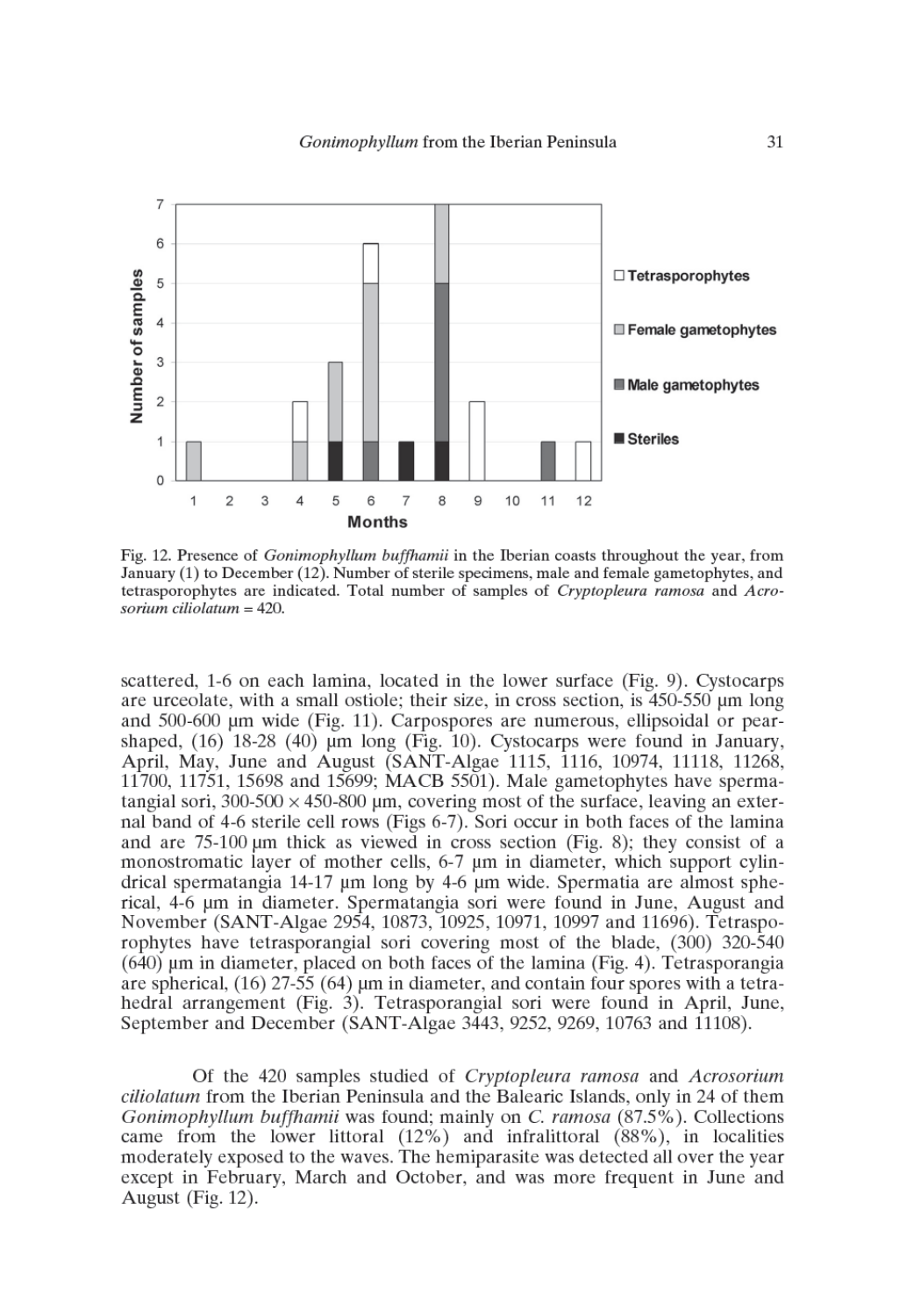|                                   | G. africanum                                                                                                                                  |                                                                     |                                                     | G. buffhamii                                        | Table 1. Summary of characters for differentiating species of <i>Gonimophyllum</i> according to the literature. | G. insulare                           | G. skottsbergii                                                                                     |
|-----------------------------------|-----------------------------------------------------------------------------------------------------------------------------------------------|---------------------------------------------------------------------|-----------------------------------------------------|-----------------------------------------------------|-----------------------------------------------------------------------------------------------------------------|---------------------------------------|-----------------------------------------------------------------------------------------------------|
|                                   | Martin & Pocock<br>(1953)                                                                                                                     | Stegenga et al.<br>(1997)                                           | Hommersand<br>Maggs &<br>(1993)                     | This work                                           | Wagner (1954)                                                                                                   | Mendoza (1970)                        | Abbot & Hollenberg<br>Setchell (1923),<br>Wagner (1954)<br>(1976)                                   |
| Parasite on                       | Kützing, Neuroglossum<br>platycarpum (Turner)<br>Botryocarpa prolifera<br>binderianun Kützing,<br>Acrosoium spp.<br>Botryoglossum<br>Greville | (Turner) Kützing<br>Acrosorium spp.<br>Botryoglossum<br>platycarpum | Cryptopleura<br>Acrosorium<br>ciliolatum,<br>ramosa | Cryptopleura<br>Acrosorium<br>ciliolatum,<br>ramosa | (J. Agardh) Kylin<br>senicostata<br>Hymenena                                                                    | falklandica Kylin<br>Hymenena         | Cryptopleura spp.<br>Hymenena spp.,<br>Botryoglossum<br>farlowianum<br>$(J.$ Agardh $)$<br>De Toni, |
| Size of specimens                 | Ī                                                                                                                                             | Few mm                                                              | 14.6 mm diameter                                    | 1-4 mm diameter                                     | 5-12 mm diameter                                                                                                | 20 mm long                            | 15 mm diameter                                                                                      |
| Size of the lamina                | $\mathsf I$                                                                                                                                   | 2 mm long                                                           | $0.4 - 3.6 \times 0.5 - 3$ mm                       | $1 - 2 \times 1 - 3$ mm                             | $3-9 \times 1.6 - 5$ mm                                                                                         | $\begin{array}{c} \hline \end{array}$ | $1-3m$                                                                                              |
| Number of layers<br>of the lamina | $\begin{array}{c} \end{array}$                                                                                                                | Pluriestromatic                                                     | $1-6(10)$                                           | $1-6(9)$                                            | 1 in marginal areas;<br>5 in older parts<br>of the fronds                                                       | 1 to several                          | Pluriestromatic, 5-7                                                                                |
| Veins                             | $\overline{1}$                                                                                                                                | Absent                                                              | Absent                                              | Absent                                              | Microscopic, present Microscopic and<br>near the base of the<br>blades; frequently<br>indistinct                | anastomosing                          | Microscopic veins<br>in the lower part<br>of the fronds                                             |
| Procarps                          | Scattered on the<br>lamina                                                                                                                    |                                                                     | Many                                                | Many                                                | On both surfaces<br>of the blades                                                                               | of the fronds                         | On the two surfaces Over both surfaces<br>of the blades                                             |
| (number and size)<br>Cystocarps   | lobed<br>Rounded and                                                                                                                          | blade; up to 700 µm<br>One to several per                           | 1-4; 1000 µm                                        | 1-6; 450-600 µm                                     | Numerous                                                                                                        | Many                                  | one side of the blade<br>Several per blade on                                                       |
| Carposporangia                    | $\begin{array}{c} \hline \end{array}$                                                                                                         | Terminal or<br>in chains                                            | $24-36 \times 24-30$ µm                             | $16 - 18 \times 28 - 40$ µm                         | Not possible to<br>determine                                                                                    | Terminal and<br>intermediate          | Terminal                                                                                            |

# 32 T. Gallardo & M. del C. Escudero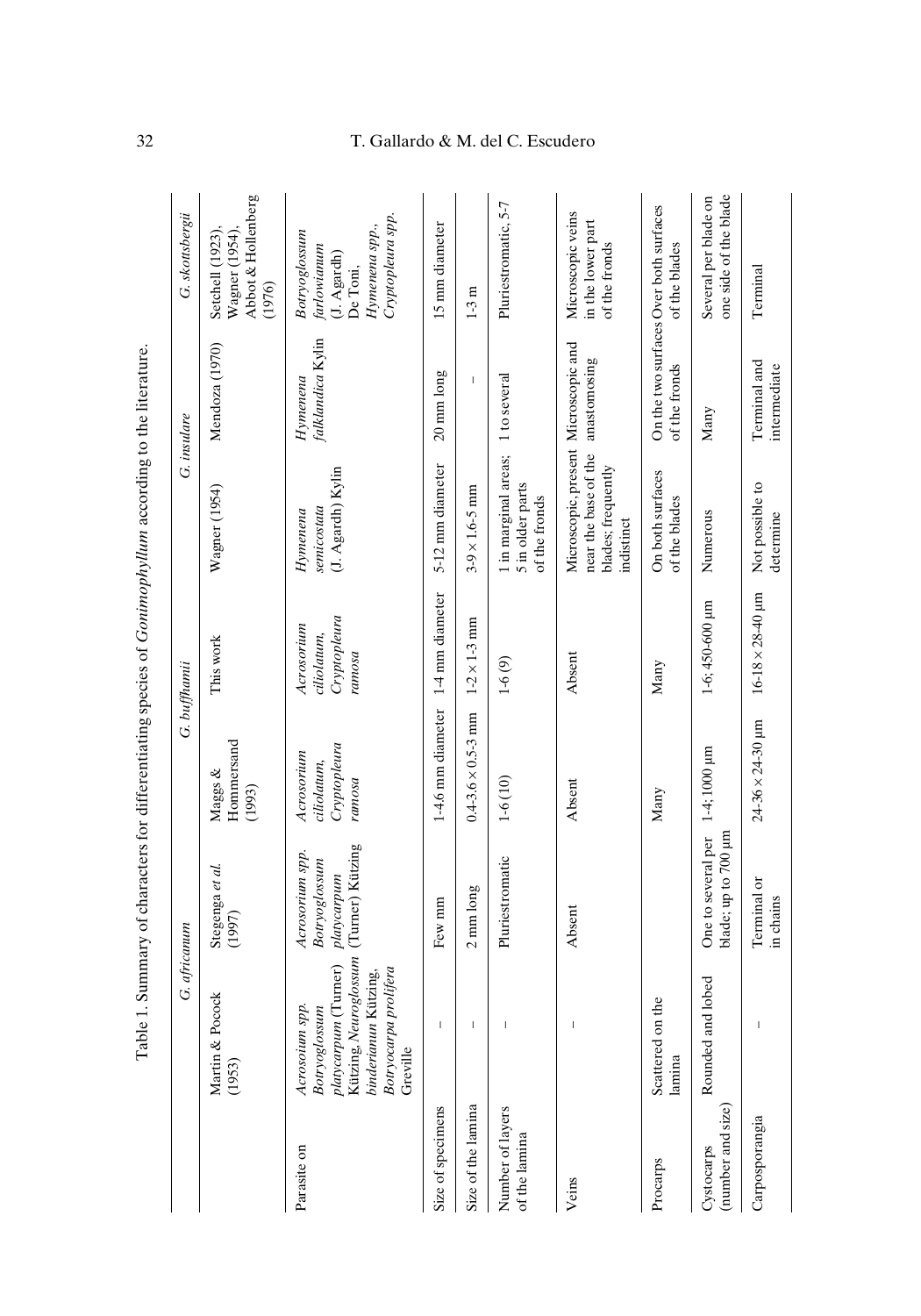|                |                                                                        | G. africanum                                                                                      |                                                                                                                            | G. buffhamü                                                                                                        |                                                                                                   | G. insulare                                          | G. skottsbergii                                          |
|----------------|------------------------------------------------------------------------|---------------------------------------------------------------------------------------------------|----------------------------------------------------------------------------------------------------------------------------|--------------------------------------------------------------------------------------------------------------------|---------------------------------------------------------------------------------------------------|------------------------------------------------------|----------------------------------------------------------|
| Spermatangia   | ow sterile<br>except a narr<br>Over nearly t<br>area on both<br>margin | the whole Over most of the In sori single with<br>surfaces, surface of the blade [sterile] margin | $12 - 16 \times 3 - 4 \text{ }\mu\text{m}$<br>Spermatangia<br>2-6 cells wide.                                              | In sori single with<br>$14-17 \times 4-6 \text{ }\mu\text{m}$<br>Spermatangia<br>sterile margin<br>2-6 cells wide. | Sori cover more than In sori occupying<br>half of the blade; on 3/4 parts of the<br>both surfaces | of 60-80 µm wide<br>fronds except a<br>marginal band | of both surfaces<br>Sori cover most<br>of the fronds     |
| Tetrasporangia | Over the central part Single sorus<br>of both surfaces                 | $40-50 \times 15-20$ µm<br>covering most<br>of the blade,                                         | of blade except for covering most of<br>Covering both sides Single sorus<br>marginal 3-6 cells,<br>60-95 µm in<br>diameter | $16 - 25 \times 55 - 64 \mu m$<br>in diameter<br>the blade,                                                        | Sori form a broad In sori occupying<br>marginal band                                              | of the fronds<br>3/4 parts                           | Absent                                                   |
| Polysporangia  | Absent                                                                 | Absent                                                                                            | Absent                                                                                                                     | Absent                                                                                                             | Absent                                                                                            | Absent                                               | 30-50 spores                                             |
| Habitat        |                                                                        |                                                                                                   | Subtidal (2-10 m) Low intertidal to                                                                                        | subtidal (to $17 \text{ m}$ )                                                                                      |                                                                                                   | Mesolittoral and<br>infralittoral                    | to subtidal $(\text{to } 7 \text{ m})$<br>Low intertidal |
| Distribution   | South Africa                                                           | South Africa                                                                                      | British Isles, France North of Spain<br>and Spain                                                                          |                                                                                                                    | New Zealand                                                                                       | Argentina                                            | to California<br>Washington                              |

Table 1. Summary of characters for differentiating species of Gonimophyllum according to the literature. (continued) Table 1. Summary of characters for differentiating species of *Gonimophyllum* according to the literature. *(continued)*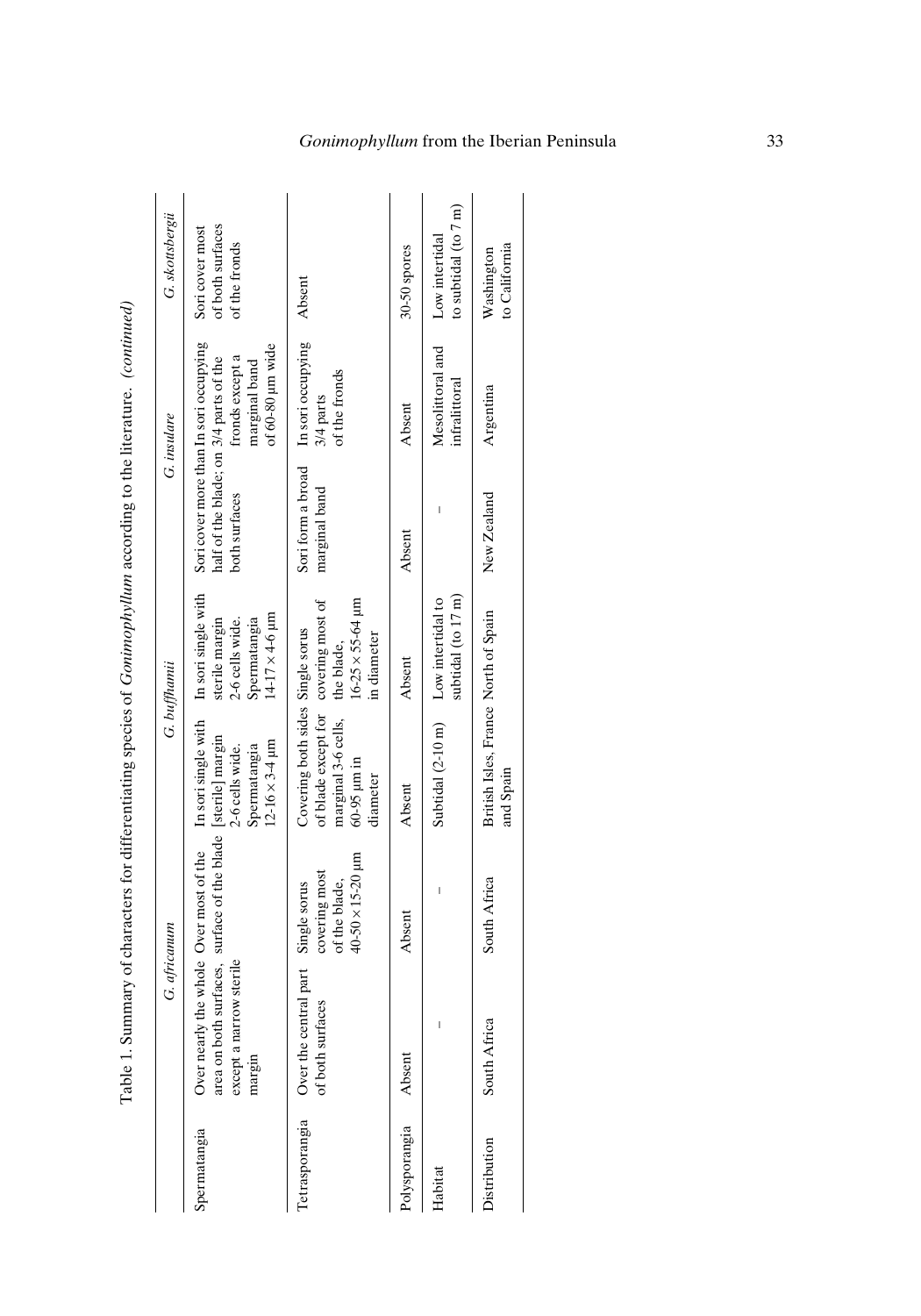### **DISCUSSION**

*Gonimophyllum buffhamii* is not a frequent species along the Iberian coasts, in that it has been detected in less than 6 % of the samples of *Cryptopleura ramosa* and *Acrosorium ciliolatum*, most of which were from the northwest coasts of Spain. Even though the hemiparasite has not been collected in February and October, it is probably present all year round along these coasts. It is also possible that plants are fertile all year round because we observed cystocarps from January to August, spermangial sori from June to November and tetrasporangial plants from April to December. Geographical distribution of *G. buffhamii* including the east and south coasts of the British Isles (Hardy & Guiry, 2003), the French coasts of the English Channel (Dizerbo & Herpe, 2007) and the northwestern Iberian Peninsula (Escudero *et al.*, 2009), suggests that its life cycle would be controlled by the temperature of seawater in winter, between 9 and 11°C.

Although our samples of *G. buffhami* were morphologically very similar to plants from the British Isles (Maggs & Hommersand, 1993), some minor differences in size of cystocarps, carposporangia and tetrasporangia are apparent. These differences are listed in Table 1.

Morphological and reproductive characters obtained in this study have been compared with literature data for the four species of *Gonimophyllum* (Table 1). Although the four species differ in geographic distribution, the characters that allow the separation of the four species of the genus are not consistent, and differences among species are scarce. In the original description of *G. skottsbergii* Setchell (1923) indicates the presence of polysporangia, structures that had not been observed in the other species of *Gonimophyllum* and whose presence was considered as sufficient to describe the samples from California as a new species; later, other authors confirmed this observation while extending its distribution from Vancouver Island to the southern California (Kylin, 1924; Wagner, 1954; Abbott & Hollemberg, 1974). *Gonimophyllum africanum* has been reported only between Table Bay near Cape Town and the mouth of the Kei River, both of them localities mentioned by Martin & Pocock (1953). They indicate that the character that separates it from *G. buffhami* is the size of the female plants, which are larger in *G. africanum*. This species has also been collected in southern Brazil, around Cabo Frío, Rio de Janeiro (Villaça *et al.*, 2008) on *C. ramosa,* and in several localities of the coasts of Uruguay (Coll & Oliveira, 1999). For *G. insulare* only the type locality by Wagner (1954) for New Zealand (Half Moon Bay, Stewart Island) and the one report by Mendoza (1974) for the south of Argentina (Puerto Deseado) are known. *Gonimophyllum insulare* grows on *Hymenena semicostata* and it has been separated from other species of the genus by its large size, the more pronounced lobation of the female and tetrasporangial blades (Wagner, 1954) and the presence of microscopic veins, which may not be observable due to the considerably reduced vegetative apparatus (Feldmann & Feldmann, 1958). The presence of microscopic veins as taxonomic character is problematic in this tribe; in *A. ciliolatum*, a species characterized by the presence of these veins, we only observed veins in samples more than 6 mm long.

All the four species of *Gonimophyllum* grow on hosts belonging to Delesseriaceae and almost always belonging to the tribe Cryptopleureae: *Acrosorium, Cryptopleura, Botryoglossum* or *Hymenena* (Wynne, 2001). The only known exceptions are is *G. africanum* that, besides living on *Acrosorium*, has also been collected on *Neuroglossum binderianun*, belonging to the tribe Schizoserideae and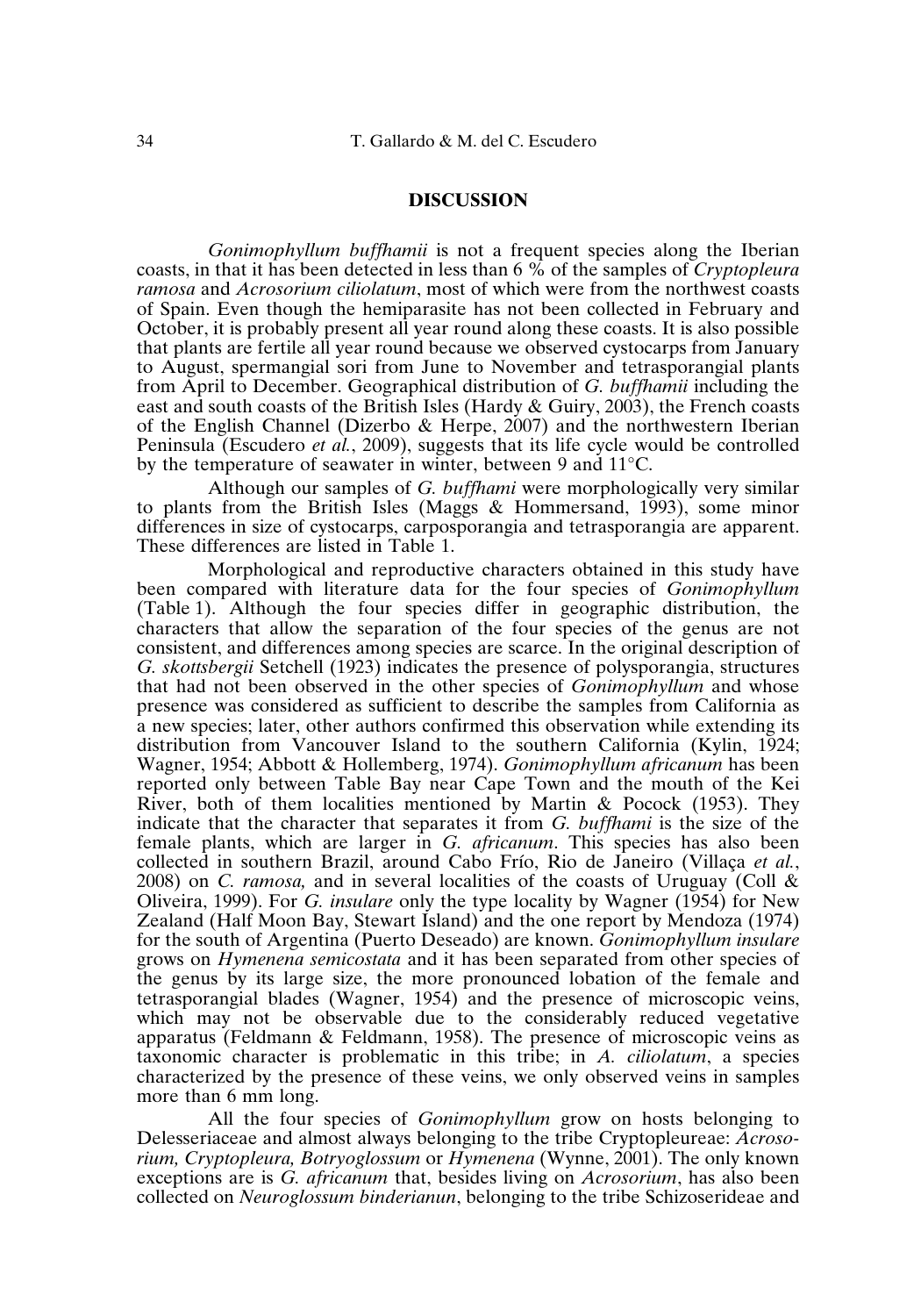on *Botryocarpa prolifera*, of the tribe Botryocarpeae, along the South Africa coasts (Martin & Pocock, 1953). Parasitism of *Gonimophyllum* on hosts of different tribes, but of the same family, has led some authors to doubt the validity of the definition of adelphoparasite (Zuccarrello *et al.,* 2004).

Taxonomy of the genus *Gonimophyllum* is still in need of revision because the four species recognized at present show few morphological, anatomical or reproductive differences among themselves. With regard to reproductive characters, the only exception is the presence of polysporangia in *G. skottbergii,* which could be due to a local character rather than specific (Wagner, 1954). The most important criterion at present for species differentiation, with some exception, is their geographical distribution rather than the morphological characters. Molecular data will be needed to assess species boundaries more accurately.

**Acknowledgements.** We thank the curators of the herbaria, BCN-Phyc, BIO-Algae, HGI-Algues, IEL-Algae, MA-Algae, MACB, MGC-Phyc and Po-Algae, SANT-Algae, for the loan of material we have studied and to C. Prada by the critic of the manuscript, as well as two anonymous reviewers. This study was supported by DGI-MEC and FEDER CGL2006-03576/BOS project and the U.C.M. Research Group 910801 Biodiversidad y Taxonomía de Plantas Criptógamas.

#### **REFERENCES**

- ABBOTT I.A. & HOLLENBERG G.J., 1976 *Marine algae of California*. Stanford, California, Stanford University Press.
- BÁRBARA I. & CREMADES J., 1996 Seaweeds of the Ría de A Coruña (NW Iberian Peninsula, Spain). *Botanica marina* 39: 371-388.
- BÁRBARA I., CREMADES J., CALVO S., LÓPEZ-RODRÍGUEZ M. C. & DOSIL J., 2005 Checklist of the benthic marine and brackish Galician algae (NW Spain). *Anales del jardín botánico de Madrid* 62: 69-100.
- BATTERS E.A.L., 1892 *Gonimophyllum buffhami*: a new marine algae. *Journal of botany, British and foreign* 30: 65-67.
- COLL J. & OLIVEIRA E.C., 1999 The benthic marine algae of Uruguay. *Botanica marina* 42: 129- 135.
- DIZERBO A.H. & HERPE E., 2007 *Liste de répartition des algues marines de côtes françaises de la Manche et de l'Atlantique, Iles Anglo-Normandes incluses.* Landerneau, France, Editions Scientifiques Anaximandre.
- ESCUDERO M.C., GALLARDO T. & BÁRBARA I., 2009 Mapas de distribución de algas marinas de la Península Ibérica e Islas Baleares. XXIII. Acrosorium, Cryptopleura, Gonimophyllum (Delesseriaceae, Ceramiales, Rhodophyceae). *Botanica Complutensis* 33: 105-118.
- FELDMANN J. & FELDMANN G., 1958 Recherches sur quelques Floridées parasites. *Revue générale de botanique* 65: 49-124.
- GOFF L.J., 1982 The biology of parasitic red algae. *In*: Round F.E. & Chapman D.J. (eds), *Progress in Phycological Research,* Elsevier Biomedical Press, B. V. Vol. 1, pp. 289-369*.*
- GRANJA A., CREMADES J. & BARBARA I., 1992 Catálogo de las algas bentónicas marinas de la Ría de Ferrol (Galicia, N.O. de la Península Ibérica) y consideraciones biogeográficas sobre su flora. *Nova acta cientifica. Compostelana (Bioloxia)* 3: 3-21.
- GUIRY M.D. & GUIRY G.M., 2010 *AlgaeBase.* World-wide electronic publication, National University of Ireland, Galway. [www.algaebase.org].
- HARDY F.G. & GUIRY M.D., 2003 *A check-list and atlas of the seaweeds of Britain and Ireland.* London, British Phycological Society.
- HOLMGREN P.K. & HOLMGREN N.H., 1998 *Index Herbariorum: A global directory of public herbaria and associated staff.* New York Botanical Garden's Virtual Herbarium. [http:// sweetgum.nybg.org/ih/].
- KYLIN H., 1924 Studien über die Delesseriaceen. *Lunds Universitets Arsskrift, N.F.,* Avd.2*,* 20 (6): 1-111.